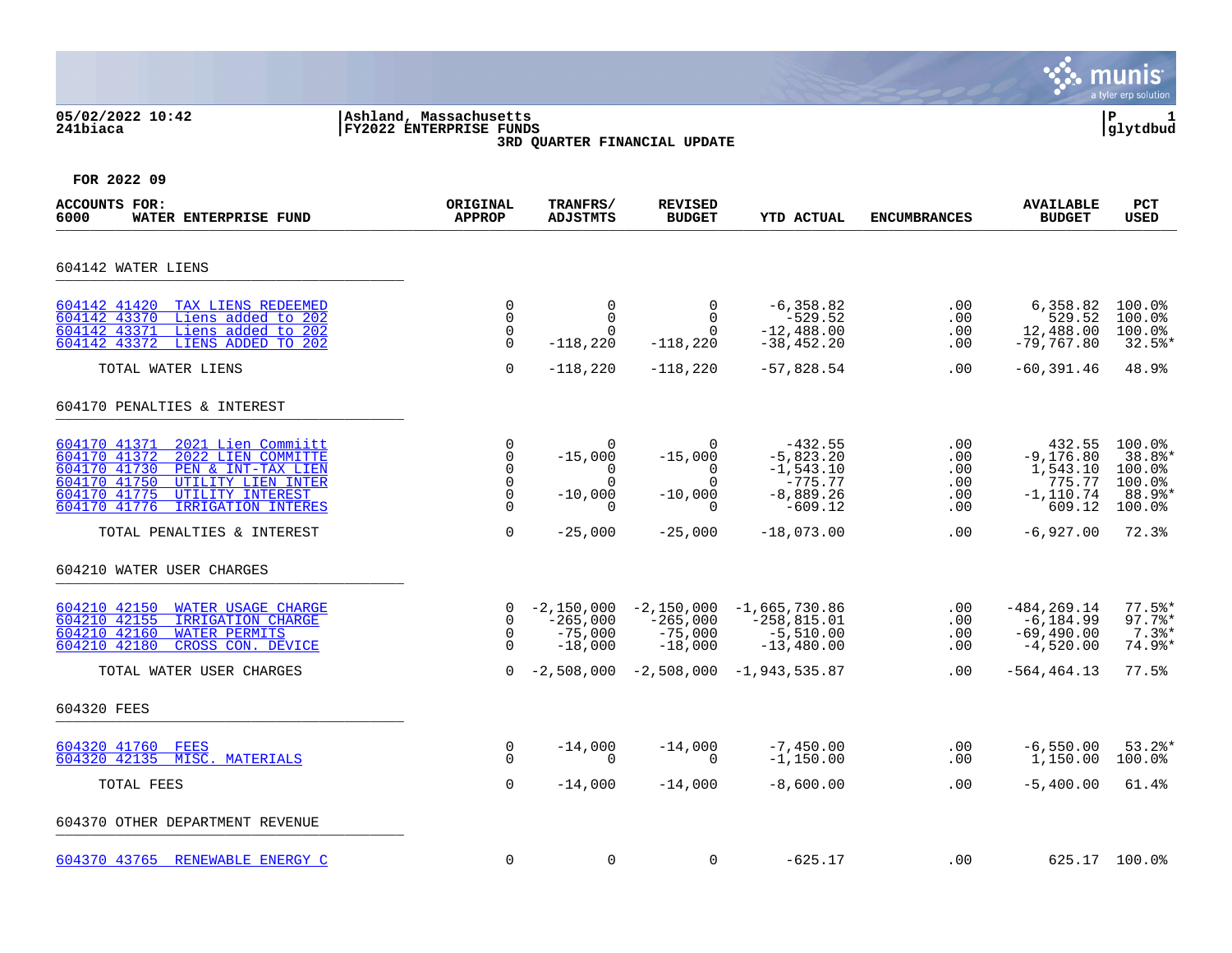#### **05/02/2022 10:42 |Ashland, Massachusetts |P 2 241biaca |FY2022 ENTERPRISE FUNDS |glytdbud 3RD QUARTER FINANCIAL UPDATE**



**FOR 2022 09**

| <b>ACCOUNTS FOR:</b><br>6000<br>WATER ENTERPRISE FUND | ORIGINAL<br><b>APPROP</b> | TRANFRS/<br><b>ADJSTMTS</b>                                                                                                                                                                                                                                                                                                                                                                                           | <b>REVISED</b><br><b>BUDGET</b>                                                                                                                                                                                                                                                                                                   | <b>YTD ACTUAL</b>                                                                                                                                                                                                                                                                                                                                                                                                                                                | <b>ENCUMBRANCES</b>                                                                                                                                                                                                                                                                                                                                                                                                                                                                                                                               | <b>AVAILABLE</b><br><b>BUDGET</b>                                                                                                                                                                                                                                                                                                                                                                               | <b>PCT</b><br><b>USED</b>                                                                                                                                                                                                                                                                                                         |
|-------------------------------------------------------|---------------------------|-----------------------------------------------------------------------------------------------------------------------------------------------------------------------------------------------------------------------------------------------------------------------------------------------------------------------------------------------------------------------------------------------------------------------|-----------------------------------------------------------------------------------------------------------------------------------------------------------------------------------------------------------------------------------------------------------------------------------------------------------------------------------|------------------------------------------------------------------------------------------------------------------------------------------------------------------------------------------------------------------------------------------------------------------------------------------------------------------------------------------------------------------------------------------------------------------------------------------------------------------|---------------------------------------------------------------------------------------------------------------------------------------------------------------------------------------------------------------------------------------------------------------------------------------------------------------------------------------------------------------------------------------------------------------------------------------------------------------------------------------------------------------------------------------------------|-----------------------------------------------------------------------------------------------------------------------------------------------------------------------------------------------------------------------------------------------------------------------------------------------------------------------------------------------------------------------------------------------------------------|-----------------------------------------------------------------------------------------------------------------------------------------------------------------------------------------------------------------------------------------------------------------------------------------------------------------------------------|
| TOTAL OTHER DEPARTMENT REVENUE                        | $\Omega$                  | $\Omega$                                                                                                                                                                                                                                                                                                                                                                                                              | $\Omega$                                                                                                                                                                                                                                                                                                                          | $-625.17$                                                                                                                                                                                                                                                                                                                                                                                                                                                        | .00                                                                                                                                                                                                                                                                                                                                                                                                                                                                                                                                               |                                                                                                                                                                                                                                                                                                                                                                                                                 | 625.17 100.0%                                                                                                                                                                                                                                                                                                                     |
| 60450 WATER ENTERPRISE                                |                           |                                                                                                                                                                                                                                                                                                                                                                                                                       |                                                                                                                                                                                                                                                                                                                                   |                                                                                                                                                                                                                                                                                                                                                                                                                                                                  |                                                                                                                                                                                                                                                                                                                                                                                                                                                                                                                                                   |                                                                                                                                                                                                                                                                                                                                                                                                                 |                                                                                                                                                                                                                                                                                                                                   |
|                                                       |                           | $\mathbf 0$<br>$\mathsf{O}$<br>$\overline{0}$<br>$\overline{0}$<br>$\overline{0}$<br>$\overline{0}$<br>$\Omega$<br>$\Omega$<br>$\mathbf 0$<br>$\mathsf{O}$<br>$\overline{0}$<br>0<br>$\overline{0}$<br>$\overline{0}$<br>$\overline{0}$<br>$\mathsf{O}$<br>$\mathsf{O}$<br>$\mathsf{O}$<br>$\mathsf 0$<br>$\overline{0}$<br>$\overline{0}$<br>$\overline{0}$<br>$\begin{bmatrix} 0 \\ 0 \\ 0 \\ 0 \\ 0 \end{bmatrix}$ | 535,473<br>40,000<br>12,500<br>2,500<br>$\sim$ 0<br>2,450<br>5,100<br>211,000<br>10,000<br>880,000<br>1,000<br>300<br>5,000<br>9,000<br>5,000<br>1,400<br>500<br>8,000<br>5,000<br>150<br>65<br>7,500<br>5,000<br>55,000<br>9,700<br>20,000<br>5,000<br>100<br>1,000<br>5,000<br>5,000<br>580,000<br>170,358<br>49,024<br>263,100 | 354,624.76<br>23,985.77<br>8,985.64<br>4,162.00<br>2.86<br>2,054.09<br>2,413.20<br>$2,413.20$<br>195,642.85<br>195,642.80<br>628,275.01<br>990.71<br>27.29<br>3,254.97<br>$00$ .<br>2,945.75<br>2,945.75<br>115.10<br>.00<br>5,174.93<br>2,213.80<br>$\begin{array}{c} .00 \\ .00 \end{array}$<br>3,760.46<br>3,788.17<br>20, 313.70<br>8,776.80<br>$4,350.28$<br>50.50<br>$335.00$<br>4,507.34<br>$\sim$ 00<br>154,433.78<br>$34,000.00$<br>$43,864.05$<br>$00$ | $\begin{array}{c} .00 \ .00 \ .00 \ .00 \ .00 \ .00 \ .262.10 \end{array}$<br>2,394.80<br>$-15, 595.11$<br>.00<br>195,601.07<br>$844.67$<br>00<br>00<br>00<br>$\begin{array}{c} \texttt{.00} \\ \texttt{450.00} \end{array}$<br>$184.90$<br>2,748.32<br>26.51<br>.00<br>.00<br>$336.32$<br>1,000.00<br>4,146.80<br>$\begin{array}{cccc} 4\, , 146 \, . \, 80 & 30 \, , \ 821 \, . \, 73 & 0 & 20 \, , \ 00 & 0 & 20 \, , \ 00 & 0 & 0 & 5 \, , \ 00 & 00 & 5 \, , \ 40\, , 000 \, . \, 00 & 385 \, , \ 00 & 136 \, , \ 00 & 263 \, , \end{array}$ | 180,848.24<br>16,014.23<br>3,514.36<br>$-1,662.00$<br>$-2.86$<br>133.81<br>292.00<br>30,952.26<br>10,000.00<br>56,123.92<br>9.29<br>272.71<br>900.36<br>9,000.00<br>1,604.25<br>1,100.00<br>500.00<br>$76.75$<br>2,759.69<br>150.00<br>65.00<br>3,403.22<br>211.83<br>30,539.50<br>101.47<br>20,000.00<br>649.72<br>89.90<br>665.00<br>492.66<br>5,000.00<br>385,566.22<br>136,358.00<br>5,159.95<br>263,100.00 | 66.2%<br>60.0%<br>71.9%<br>166.5%*<br>$100.0$ *<br>94.5%<br>94.3%<br>85.3%<br>$.0\%$<br>93.6%<br>99.1%<br>9.1%<br>82.0%<br>.0%<br>67.9%<br>21.4%<br>.0 <sub>8</sub><br>99.0%<br>44.8%<br>.0%<br>.0%<br>54.6%<br>95.8%<br>44.5%<br>99.0%<br>$.0\%$<br>87.0%<br>10.1%<br>33.5%<br>90.1%<br>.0%<br>33.5%<br>20.0%<br>89.5%<br>$.0\%$ |
| TOTAL WATER ENTERPRISE                                | 2,910,220                 | $\overline{0}$                                                                                                                                                                                                                                                                                                                                                                                                        |                                                                                                                                                                                                                                                                                                                                   | 2,910,220 1,512,998.81                                                                                                                                                                                                                                                                                                                                                                                                                                           |                                                                                                                                                                                                                                                                                                                                                                                                                                                                                                                                                   | 233, 231.71 1, 163, 989.48                                                                                                                                                                                                                                                                                                                                                                                      | 60.0%                                                                                                                                                                                                                                                                                                                             |

60602 WATER TR/WELL EXP 15 5/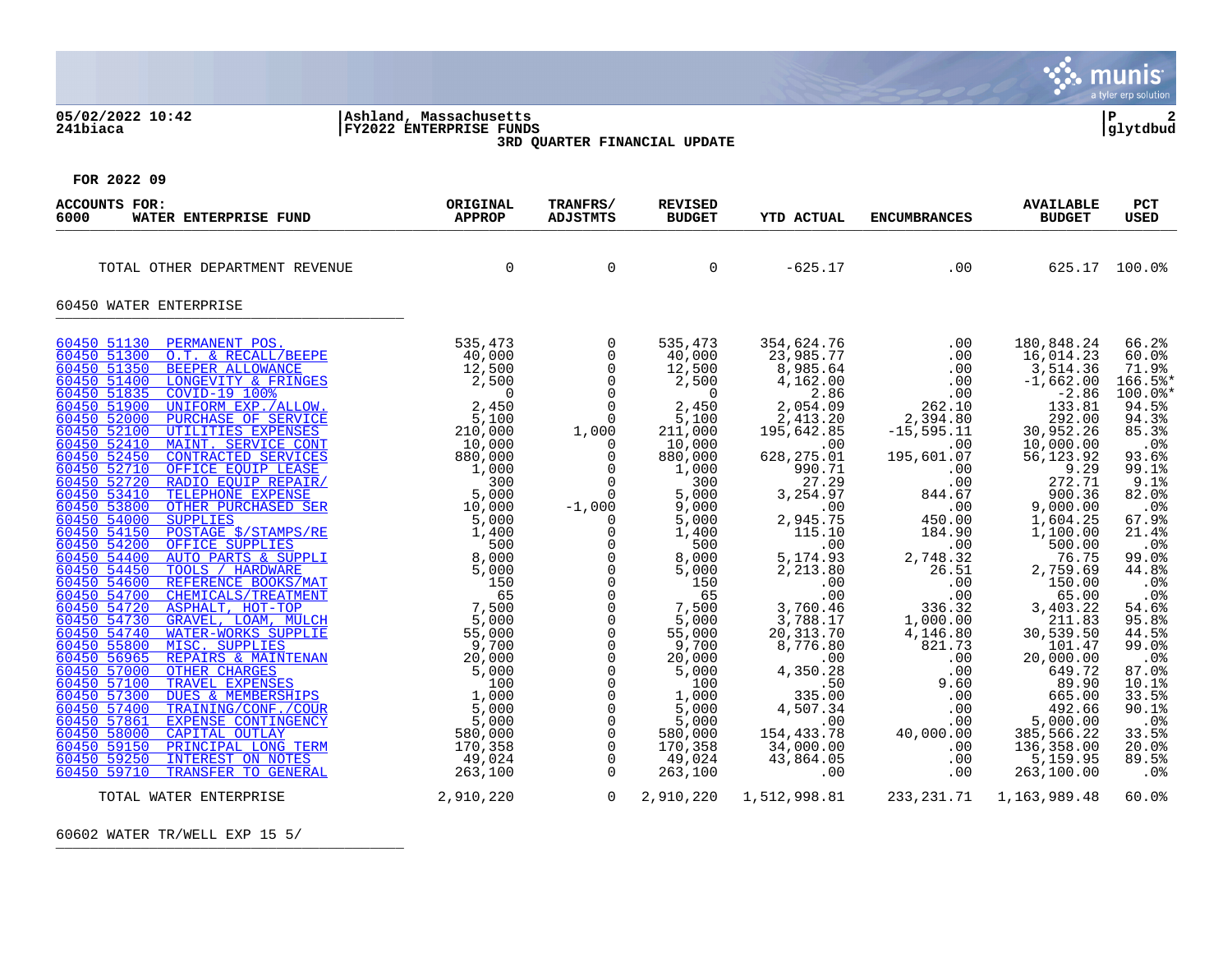## **05/02/2022 10:42 |Ashland, Massachusetts |P 3 241biaca |FY2022 ENTERPRISE FUNDS |glytdbud 3RD QUARTER FINANCIAL UPDATE**



| ACCOUNTS FOR:<br>6000<br>WATER ENTERPRISE FUND | ORIGINAL<br><b>APPROP</b> | TRANFRS/<br>ADJSTMTS | REVISED<br><b>BUDGET</b> | <b>YTD ACTUAL</b>             | ENCUMBRANCES      | <b>AVAILABLE</b><br><b>BUDGET</b> | <b>PCT</b><br>USED |
|------------------------------------------------|---------------------------|----------------------|--------------------------|-------------------------------|-------------------|-----------------------------------|--------------------|
| 60602 42194 TOWN OF HOPKINTON C                | 0                         | $-245.000$           | $-245.000$               | $-149.401.15$                 | .00               | $-95.598.85$                      | 61.0%*             |
| TOTAL WATER TR/WELL EXP 15 5/                  | 0                         | $-245.000$           | $-245.000$               | $-149.401.15$                 | .00               | $-95.598.85$                      | 61.0%              |
| TOTAL WATER ENTERPRISE FUND                    | 2,910,220                 | -2,910,220           |                          | $-665.064.92$                 | 233, 231, 71      | 431,833.21                        | $100.0$ °          |
| TOTAL REVENUES<br>TOTAL EXPENSES               | $\Omega$<br>2,910,220     | -2,910,220           | -2,910,220<br>2,910,220  | -2,178,063.73<br>1,512,998.81 | .00<br>233,231.71 | $-732, 156.27$<br>1,163,989.48    |                    |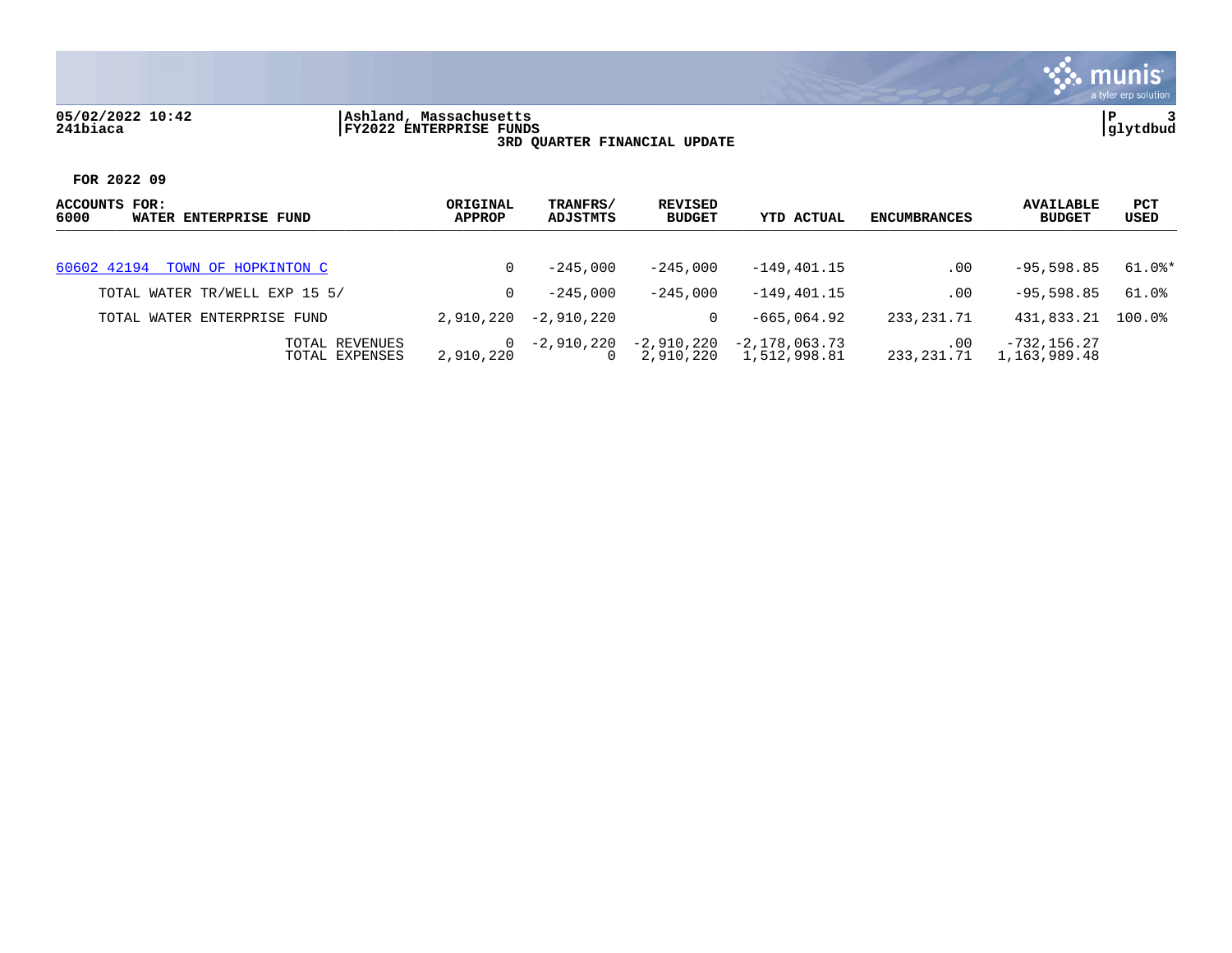#### **05/02/2022 10:42 |Ashland, Massachusetts |P 4 241biaca |FY2022 ENTERPRISE FUNDS |glytdbud 3RD QUARTER FINANCIAL UPDATE**



| <b>ACCOUNTS FOR:</b><br>6100<br>SEWER ENTERPRISE FUND                                                                                                                                                                  | ORIGINAL<br><b>APPROP</b>                                    | TRANFRS/<br><b>ADJSTMTS</b>                                                | <b>REVISED</b><br><b>BUDGET</b>                                     | <b>YTD ACTUAL</b>                                                                          | <b>ENCUMBRANCES</b>                    | <b>AVAILABLE</b><br><b>BUDGET</b>                                          | <b>PCT</b><br><b>USED</b>                                    |
|------------------------------------------------------------------------------------------------------------------------------------------------------------------------------------------------------------------------|--------------------------------------------------------------|----------------------------------------------------------------------------|---------------------------------------------------------------------|--------------------------------------------------------------------------------------------|----------------------------------------|----------------------------------------------------------------------------|--------------------------------------------------------------|
| 614142 SEWER LIENS                                                                                                                                                                                                     |                                                              |                                                                            |                                                                     |                                                                                            |                                        |                                                                            |                                                              |
| 614142 41420 TAX LIENS REDEEMED<br>Liens added to 202<br>614142 43370<br>614142 43371<br>Liens added to 202<br>LIENS ADDED TO 202<br>614142 43372                                                                      | 0<br>0<br>$\mathbf 0$<br>0                                   | 0<br>$\mathbf 0$<br>$\Omega$<br>$-175,000$                                 | 0<br>$\Omega$<br>$\Omega$<br>$-175,000$                             | $-25,092.50$<br>$-1,677.29$<br>$-38, 442.24$<br>$-102, 259.28$                             | .00<br>.00<br>.00<br>.00               | 25,092.50<br>1,677.29<br>38,442.24<br>$-72,740.72$                         | 100.0%<br>100.0%<br>100.0%<br>58.4%*                         |
| TOTAL SEWER LIENS                                                                                                                                                                                                      | 0                                                            | $-175,000$                                                                 | $-175,000$                                                          | $-167, 471.31$                                                                             | .00                                    | $-7,528.69$                                                                | 95.7%                                                        |
| 614170 PENALTIES & INTEREST                                                                                                                                                                                            |                                                              |                                                                            |                                                                     |                                                                                            |                                        |                                                                            |                                                              |
| 614170 41371<br>2021 Lien Commiitt<br>614170 41372<br>2022 LIEN COMMITTE<br>614170 41730<br>PEN & INT-TAX LIEN<br>614170 41750<br>UTILITY LIEN INTER<br>614170 41775<br>UTILITY INTEREST<br>TOTAL PENALTIES & INTEREST | 0<br>$\mathbf 0$<br>0<br>$\mathbf 0$<br>$\Omega$<br>$\Omega$ | $\mathbf 0$<br>$-25.000$<br>$-4,591$<br>$\Omega$<br>$-20,000$<br>$-49,591$ | 0<br>$-25,000$<br>$-4,591$<br>$\mathbf 0$<br>$-20,000$<br>$-49,591$ | $-1, 115.95$<br>$-14,989.02$<br>$-4,392.13$<br>$-2,190.69$<br>$-20,829.27$<br>$-43,517.06$ | .00<br>.00<br>.00<br>.00<br>.00<br>.00 | 1,115.95<br>$-10.010.98$<br>$-198.87$<br>2,190.69<br>829.27<br>$-6,073.94$ | 100.0%<br>$60.0$ *<br>$95.7$ %*<br>100.0%<br>104.1%<br>87.8% |
| 614210 SEWER USER CHARGES                                                                                                                                                                                              |                                                              |                                                                            |                                                                     |                                                                                            |                                        |                                                                            |                                                              |
| 614210 42100<br>SEWER USER CHARGES                                                                                                                                                                                     |                                                              |                                                                            |                                                                     | $0 - 5,540,000 - 5,540,000 - 4,375,141.57$                                                 |                                        | $.00 - 1,164,858.43$                                                       | $79.0$ *                                                     |
| TOTAL SEWER USER CHARGES                                                                                                                                                                                               |                                                              |                                                                            |                                                                     | $0 -5,540,000 -5,540,000 -4,375,141.57$                                                    |                                        | $.00 - 1,164,858.43$                                                       | 79.0%                                                        |
| 614240 SEWER COMMITTED INTERES                                                                                                                                                                                         |                                                              |                                                                            |                                                                     |                                                                                            |                                        |                                                                            |                                                              |
| 2021 Committed Int<br>614240 41671<br>2022 COMMITTED INT<br>614240 41672                                                                                                                                               | 0<br>$\Omega$                                                | $\mathbf 0$<br>$-18,000$                                                   | $\Omega$<br>$-18,000$                                               | $-553.33$<br>$-6,043.75$                                                                   | $.00 \,$<br>.00                        | 553.33<br>$-11,956.25$                                                     | $100.0$ <sup>8</sup><br>$33.6$ *                             |
| TOTAL SEWER COMMITTED INTERES                                                                                                                                                                                          | $\Omega$                                                     | $-18,000$                                                                  | $-18,000$                                                           | $-6, 597.08$                                                                               | $.00 \,$                               | $-11, 402.92$                                                              | 36.7%                                                        |
| 61440 SEWER ENTERPRISE                                                                                                                                                                                                 |                                                              |                                                                            |                                                                     |                                                                                            |                                        |                                                                            |                                                              |
| 61440 51130 PERMANENT POS.                                                                                                                                                                                             | 545,220                                                      | 252                                                                        | 545,472                                                             | 339,927.04                                                                                 | .00                                    | 205,544.96                                                                 | 62.3%                                                        |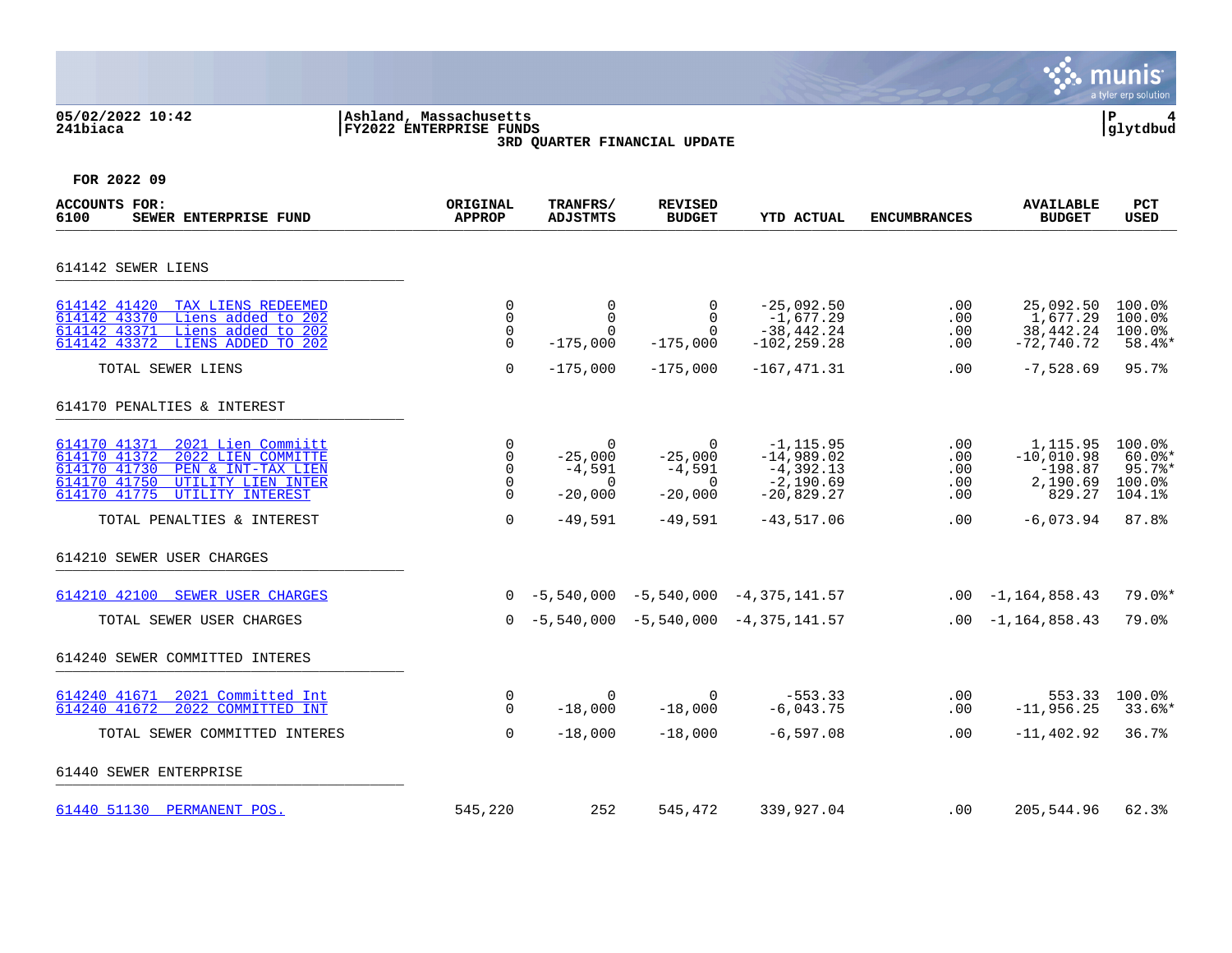

# **05/02/2022 10:42 |Ashland, Massachusetts |P 5 241biaca |FY2022 ENTERPRISE FUNDS |glytdbud**



**3RD QUARTER FINANCIAL UPDATE**

| <b>ACCOUNTS FOR:</b><br>6100<br>SEWER ENTERPRISE FUND | ORIGINAL<br>APPROP | TRANFRS/<br><b>ADJSTMTS</b>                           | <b>REVISED</b><br><b>BUDGET</b>                | <b>YTD ACTUAL</b>                                                                   | <b>ENCUMBRANCES</b>                                                                                                                                                                                                                                                                                                                       | <b>AVAILABLE</b><br><b>BUDGET</b> | PCT<br><b>USED</b> |
|-------------------------------------------------------|--------------------|-------------------------------------------------------|------------------------------------------------|-------------------------------------------------------------------------------------|-------------------------------------------------------------------------------------------------------------------------------------------------------------------------------------------------------------------------------------------------------------------------------------------------------------------------------------------|-----------------------------------|--------------------|
|                                                       |                    | $\begin{matrix}0\\0\\0\\0\end{matrix}$                | 7,500                                          | 14,156.46                                                                           | $\sim$ 00                                                                                                                                                                                                                                                                                                                                 | $-6,656.46$ 188.8%*               |                    |
|                                                       |                    |                                                       | 12,500                                         | 12,690.52                                                                           | $\begin{array}{r} .00\ 0.00\ 0.01\ 0.01\ 0.01\ 0.01\ 0.01\ 0.01\ 0.02\ 0.02\ 0.03\ 0.03\ 0.03\ 0.04\ 0.03\ 0.04\ 0.03\ 0.04\ 0.04\ 0.05\ 0.06\ 0.07\ 0.07\ 0.08\ 0.08\ 0.07\ 0.07\ 0.08\ 0.08\ 0.09\ 0.09\ 0.01\ 0.01\ 0.01\ 0.01\ 0.01$                                                                                                  | $-190.52$                         | 101.5%*            |
|                                                       |                    |                                                       | $\frac{1}{3}, \frac{5}{00}$<br>3,000           | 4,162.00                                                                            |                                                                                                                                                                                                                                                                                                                                           | $-662.00$                         | 118.9%*            |
|                                                       |                    |                                                       |                                                | $2,054.09$<br>7,520.62                                                              |                                                                                                                                                                                                                                                                                                                                           | 683.81                            | $77.2$ $%$         |
|                                                       |                    | 8,100                                                 | 13,100                                         |                                                                                     |                                                                                                                                                                                                                                                                                                                                           | 2,463.43                          | 81.2%              |
|                                                       |                    | $-16, 108$                                            | 53,892                                         | 22,575.97                                                                           |                                                                                                                                                                                                                                                                                                                                           | 23,867.20                         | 55.7%              |
|                                                       |                    | $\Omega$                                              | $3,000$<br>60,000                              | $.00$<br>17,509.59                                                                  | $\overline{00}$                                                                                                                                                                                                                                                                                                                           | $3,000.00$<br>27,260.71           | .0%                |
|                                                       |                    | $\begin{array}{c}\n35c \\ 0\n\end{array}$             |                                                |                                                                                     | 15,229.70<br>$\begin{bmatrix} 2 & 2 & 3 & 7 & 1 & 0 \\ 7 & 0 & 0 & 0 & 0 \\ 0 & 0 & 0 & 0 & 0 \\ 0 & 0 & 0 & 0 & 0 \\ 0 & 0 & 0 & 0 & 0 \\ 0 & 0 & 0 & 0 & 0 \\ 0 & 0 & 0 & 0 & 0 \\ 0 & 0 & 0 & 0 & 0 \\ 0 & 0 & 0 & 0 & 0 \\ 0 & 0 & 0 & 0 & 0 \\ 0 & 0 & 0 & 0 & 0 \\ 0 & 0 & 0 & 0 & 0 \\ 0 & 0 & 0 & 0 & 0 \\ 0 & 0 & 0 & 0 & 0 \\ $ |                                   | 54.6%              |
|                                                       |                    |                                                       | 858<br>$\overline{0}$                          | 158.00                                                                              |                                                                                                                                                                                                                                                                                                                                           | .00                               | 100.0%             |
|                                                       |                    |                                                       |                                                | 1,181.50                                                                            |                                                                                                                                                                                                                                                                                                                                           | $-1,181.50$<br>9.29               | $100.0$ *<br>99.1% |
|                                                       |                    | $\overline{0}$                                        | 1,000<br>500                                   | 990.71<br>27.29                                                                     |                                                                                                                                                                                                                                                                                                                                           | 472.71                            | 5.5%               |
|                                                       |                    | $\overline{0}$                                        | 4,000                                          | 3,957.80                                                                            |                                                                                                                                                                                                                                                                                                                                           | 42.01                             | 98.9%              |
|                                                       |                    | $\overline{0}$                                        |                                                | 2,168.27                                                                            |                                                                                                                                                                                                                                                                                                                                           | 2,228.24                          | 62.9%              |
|                                                       |                    | $\overline{0}$                                        | $6,000$<br>$600$                               | 115.11                                                                              | $1,603.49$<br>$284.89$<br>284.89                                                                                                                                                                                                                                                                                                          | 200.00                            | 66.7%              |
|                                                       |                    |                                                       |                                                | .00                                                                                 |                                                                                                                                                                                                                                                                                                                                           | 300.00                            | $.0\%$             |
|                                                       |                    | $\frac{0}{2,500}$                                     | $600$<br>300<br>9 Fr                           | 5,884.54                                                                            | $\begin{array}{r} 201.00 \ 0.00 \ 2,809.93 \ 26.51 \ 8,000.00 \ 0.00 \end{array}$                                                                                                                                                                                                                                                         | 805.53                            | 91.5%              |
|                                                       |                    | $\overline{0}$                                        | 6,000                                          | 2,066.51                                                                            |                                                                                                                                                                                                                                                                                                                                           | 3,906.98                          | 34.9%              |
|                                                       |                    | $-6,000$                                              |                                                | 2,477.49                                                                            |                                                                                                                                                                                                                                                                                                                                           | 28,522.51                         | 26.9%              |
|                                                       |                    | 500                                                   | 39,000<br>500                                  | .00                                                                                 |                                                                                                                                                                                                                                                                                                                                           |                                   | .0%                |
|                                                       |                    | 4,650                                                 | 5,150                                          | 3,048.58                                                                            |                                                                                                                                                                                                                                                                                                                                           |                                   | 78.6%              |
|                                                       |                    | 5,000                                                 | 10,000                                         | 5,781.63<br>2,201,827.20                                                            |                                                                                                                                                                                                                                                                                                                                           |                                   | 72.6%              |
|                                                       |                    | $\begin{matrix} 0 \\ 0 \end{matrix}$                  | 2,774,667                                      |                                                                                     |                                                                                                                                                                                                                                                                                                                                           |                                   | 100.0%             |
|                                                       |                    |                                                       | 95,000                                         | 93,665.07                                                                           |                                                                                                                                                                                                                                                                                                                                           |                                   | 98.6%              |
|                                                       |                    | $-25,000$                                             | $\begin{array}{c} 0 \\ 0 \\ 1.000 \end{array}$ | $\overline{00}$                                                                     |                                                                                                                                                                                                                                                                                                                                           |                                   | .0%                |
|                                                       |                    | 1,000                                                 | 1,000                                          | 284.25                                                                              |                                                                                                                                                                                                                                                                                                                                           |                                   | 28.4%              |
|                                                       |                    | -96,943                                               | 1,003,057                                      | 1,003,056.85                                                                        |                                                                                                                                                                                                                                                                                                                                           |                                   | 100.0%             |
|                                                       |                    | $\begin{matrix} 0 \\ 0 \\ 0 \end{matrix}$             | $\begin{array}{c} 0 \\ 100 \end{array}$        |                                                                                     |                                                                                                                                                                                                                                                                                                                                           |                                   | 100.0%*            |
|                                                       |                    |                                                       |                                                |                                                                                     |                                                                                                                                                                                                                                                                                                                                           |                                   | .0%                |
|                                                       |                    |                                                       | $\frac{1}{25}$ , 000                           |                                                                                     |                                                                                                                                                                                                                                                                                                                                           |                                   | 15.1%              |
|                                                       |                    | $\begin{smallmatrix}&&0\0\0\121,943\end{smallmatrix}$ |                                                | $1,003,030$<br>.10<br>.00<br>.00<br>227.16<br>.00<br>.00<br>17,289.00<br>.17,289.00 |                                                                                                                                                                                                                                                                                                                                           |                                   | .0%                |
|                                                       |                    | $\overline{0}$                                        | 411,943                                        |                                                                                     |                                                                                                                                                                                                                                                                                                                                           |                                   | 15.8%              |
|                                                       |                    | $\mathbf 0$                                           | 398,999<br>108,078                             |                                                                                     |                                                                                                                                                                                                                                                                                                                                           |                                   | 4.3%<br>42.0%      |
|                                                       |                    | $\Omega$                                              | 242,875                                        | 45, 394.33<br>.00                                                                   |                                                                                                                                                                                                                                                                                                                                           |                                   | .0%                |
|                                                       |                    |                                                       |                                                |                                                                                     | $\begin{array}{cccc} 8\, , 000\, . 00 & 28\, , 522\, .51\, \\ 0.00 & 500\, . 00 & 500\, . 00\, \\ 1\, , 000\, . 00 & 1\, , 101\, .42\, \\ 572\, , 839\, . 20 & 2\, , 741\, . 02\, \\ 0.00 & 1\, , 334\, . 93\, \\ 0.00 & 715\, .75\, \\ 0.00 & 715\, .75\, \\ 0.00 & 100\, . 00\, \\ $                                                    |                                   |                    |
| TOTAL SEWER ENTERPRISE                                | 5,847,339          | 252                                                   |                                                |                                                                                     |                                                                                                                                                                                                                                                                                                                                           |                                   | 76.8%              |
| 614450 SEWER PERMITS                                  |                    |                                                       |                                                |                                                                                     |                                                                                                                                                                                                                                                                                                                                           |                                   |                    |
| 614450 42080 SEWER LICENSES                           | 0                  | $\Omega$                                              | $\Omega$                                       | $-2,075.00$                                                                         | .00                                                                                                                                                                                                                                                                                                                                       | 2,075.00 100.0%                   |                    |
| 614450 42090 SEWER PERMITS                            | $\Omega$           | $-25,000$                                             | $-25,000$                                      | $-15,025.00$                                                                        | .00                                                                                                                                                                                                                                                                                                                                       | $-9,975,00$                       | $60.1$ %*          |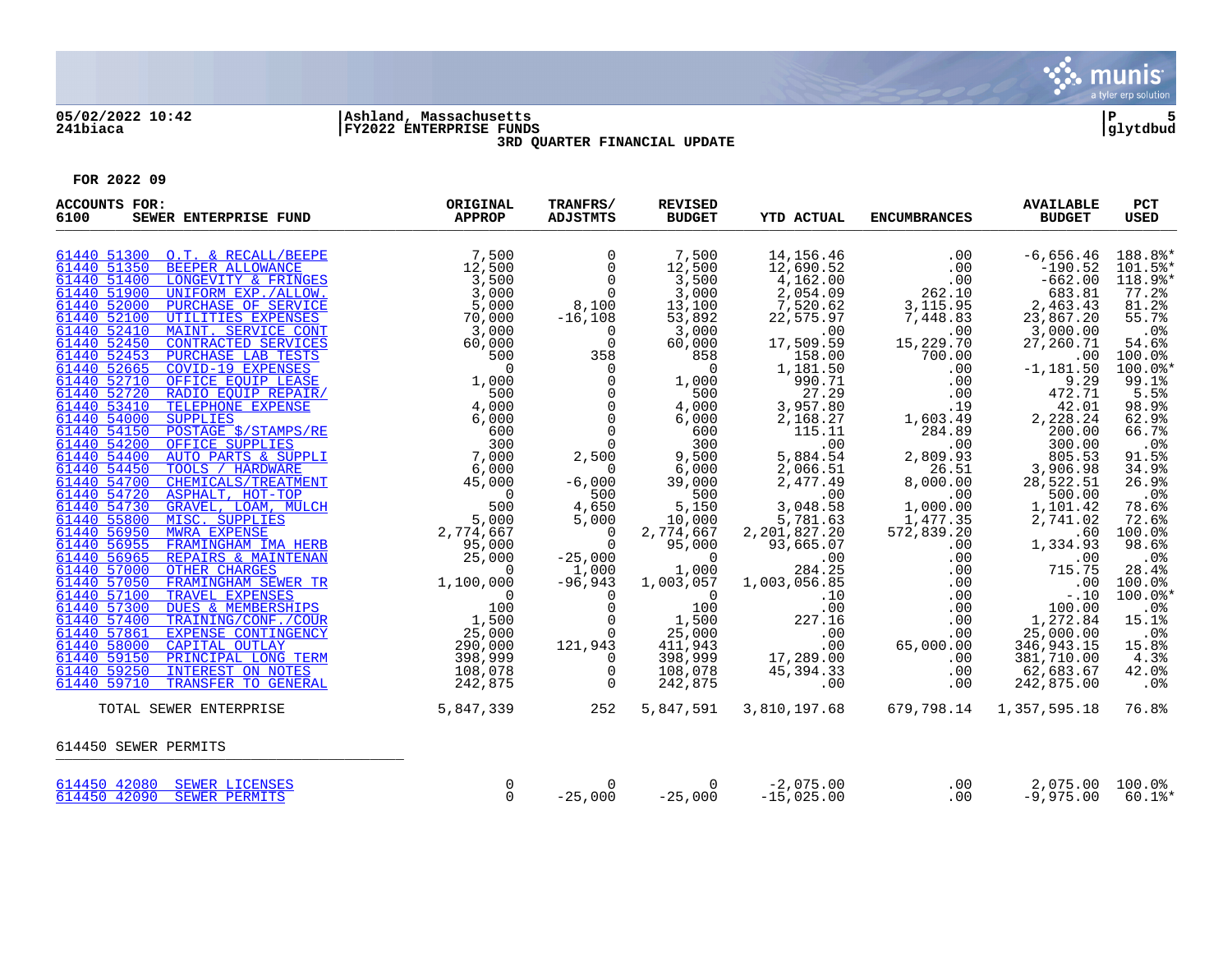#### **05/02/2022 10:42 |Ashland, Massachusetts |P 6 241biaca |FY2022 ENTERPRISE FUNDS |glytdbud 3RD QUARTER FINANCIAL UPDATE**



| <b>ACCOUNTS</b><br>FOR:<br>6100<br>SEWER ENTERPRISE FUND                                                       | ORIGINAL<br><b>APPROP</b> | TRANFRS/<br>ADJSTMTS | <b>REVISED</b><br><b>BUDGET</b> | <b>YTD ACTUAL</b>                             | <b>ENCUMBRANCES</b>    | <b>AVAILABLE</b><br><b>BUDGET</b>   | <b>PCT</b><br>USED         |
|----------------------------------------------------------------------------------------------------------------|---------------------------|----------------------|---------------------------------|-----------------------------------------------|------------------------|-------------------------------------|----------------------------|
| TOTAL SEWER PERMITS                                                                                            | 0                         | $-25,000$            | $-25,000$                       | $-17,100.00$                                  | .00                    | $-7,900.00$                         | 68.4%                      |
| 614750 SEWER ASSESSMENTS                                                                                       |                           |                      |                                 |                                               |                        |                                     |                            |
| 2021 Sewer Betterm<br>614750 41621<br>614750 41622<br>2022 SEWER BETTERM<br>614750 44120<br>SEWER BETT. PD. IN |                           | $-40,000$            | $-40,000$                       | $-4,012.27$<br>$-37, 493.39$<br>$-5, 253, 12$ | .00<br>.00<br>.00      | 4,012.27<br>$-2,506.61$<br>5,253.12 | 100.0%<br>93.7%*<br>100.0% |
| TOTAL SEWER ASSESSMENTS                                                                                        | 0                         | $-40.000$            | $-40,000$                       | $-46,758.78$                                  | .00                    | 6,758.78                            | 116.9%                     |
| TOTAL SEWER ENTERPRISE FUND                                                                                    | 5,847,339                 | $-5,847,339$         | 0                               | $-846,388.12$                                 | 679,798.14             | 166,589.98                          | $100.0$ $^{\circ}$         |
| TOTAL REVENUES<br>TOTAL EXPENSES                                                                               | 0<br>5,847,339            | -5,847,591<br>252    | -5,847,591<br>5,847,591         | $-4,656,585.80$<br>3,810,197.68               | $.00 \,$<br>679,798.14 | $-1, 191, 005.20$<br>1,357,595.18   |                            |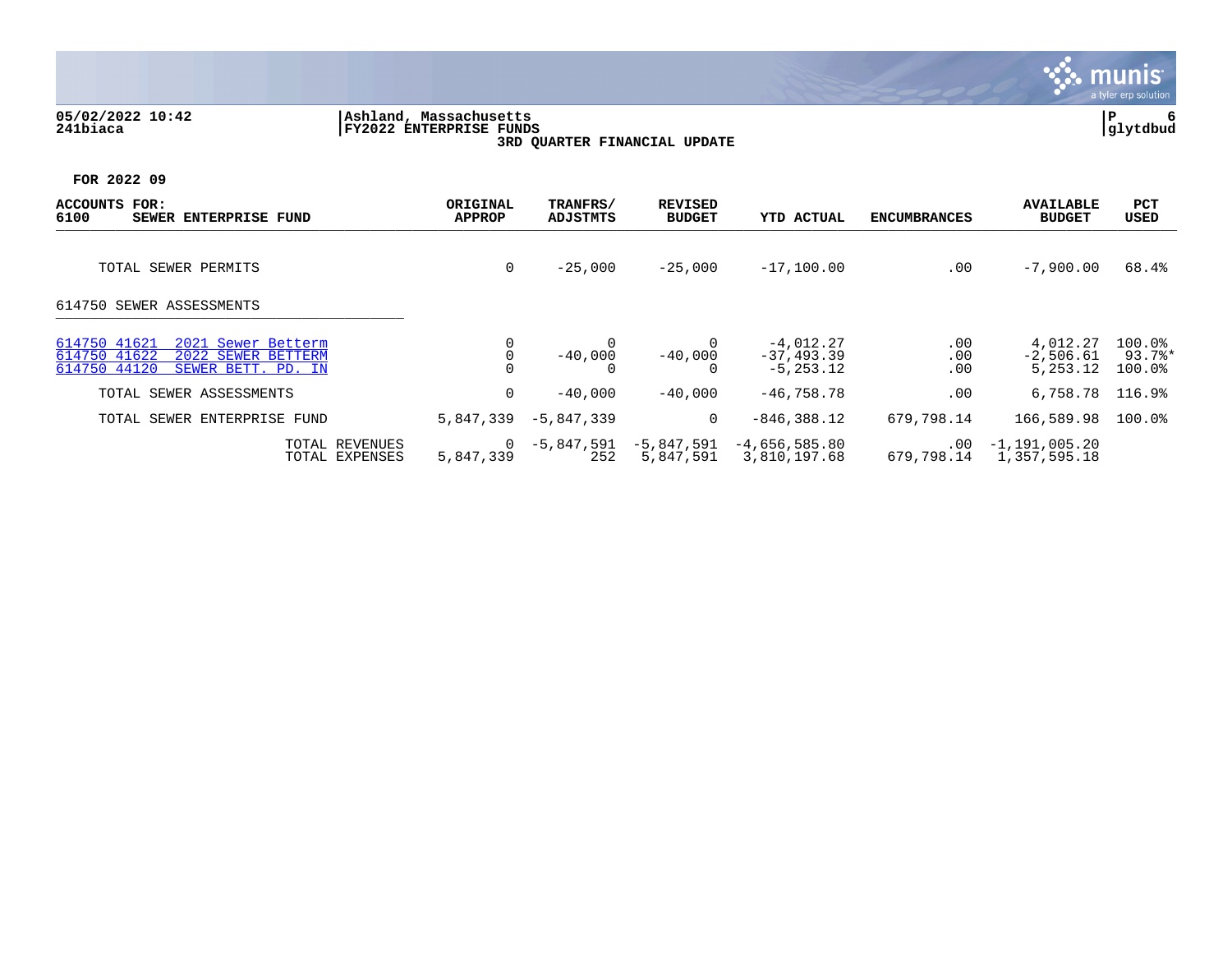## **05/02/2022 10:42 |Ashland, Massachusetts |P 7 241biaca |FY2022 ENTERPRISE FUNDS |glytdbud 3RD QUARTER FINANCIAL UPDATE**



**FOR 2022 09**

| <b>ACCOUNTS FOR:</b><br>SOLID WASTE DISPOS. ENTERPRISE<br>6200                                                                                                                                  | ORIGINAL<br><b>APPROP</b>                             | TRANFRS/<br><b>ADJSTMTS</b>                                                 | <b>REVISED</b><br><b>BUDGET</b>                      | <b>YTD ACTUAL</b>                                            | <b>ENCUMBRANCES</b>                  | <b>AVAILABLE</b><br><b>BUDGET</b>                       | <b>PCT</b><br><b>USED</b>                     |
|-------------------------------------------------------------------------------------------------------------------------------------------------------------------------------------------------|-------------------------------------------------------|-----------------------------------------------------------------------------|------------------------------------------------------|--------------------------------------------------------------|--------------------------------------|---------------------------------------------------------|-----------------------------------------------|
| 624142 RUBBISH LIENS                                                                                                                                                                            |                                                       |                                                                             |                                                      |                                                              |                                      |                                                         |                                               |
| 624142 41420<br>TAX LIENS REDEEMED<br>624142 43370<br>Liens added to 202<br>624142 43371<br>Liens added to 202<br>LIENS ADDED TO 202<br>624142 43372                                            | $\mathbf 0$<br>$\Omega$<br>0<br>$\Omega$              | $\mathbf 0$<br>$\Omega$<br>$\Omega$<br>$-42,000$                            | $\mathbf 0$<br>$\Omega$<br>$\Omega$<br>$-42,000$     | $-1,887.64$<br>$-264.00$<br>$-5,040.53$<br>$-12,808.91$      | .00<br>.00<br>.00<br>.00.            | 1,887.64<br>264.00<br>5,040.53<br>$-29, 191.09$         | 100.0%<br>100.0%<br>100.0%<br>30.5%           |
| TOTAL RUBBISH LIENS                                                                                                                                                                             | $\Omega$                                              | $-42,000$                                                                   | $-42,000$                                            | $-20,001.08$                                                 | .00                                  | $-21,998.92$                                            | 47.6%                                         |
| 624170 PENALTIES & INTEREST                                                                                                                                                                     |                                                       |                                                                             |                                                      |                                                              |                                      |                                                         |                                               |
| 624170 41371<br>2021 Lien Commiitt<br>624170 41372<br>2022 LIEN COMMITTE<br>624170 41730<br>PEN & INT-TAX LIEN<br>624170 41775<br>UTILITY INTEREST                                              | $\Omega$<br>$\mathbf 0$<br>$\Omega$<br>$\Omega$       | $\Omega$<br>$-5,000$<br>$\Omega$<br>$-3,921$                                | $\Omega$<br>$-5,000$<br>$\Omega$<br>$-3,921$         | $-321.14$<br>$-2,659.50$<br>$-374.22$<br>$-5,075.83$         | .00<br>.00<br>.00<br>.00             | 321.14<br>$-2, 340.50$<br>374.22<br>1,154.83            | 100.0%<br>$53.2$ *<br>100.0%<br>129.5%        |
| TOTAL PENALTIES & INTEREST                                                                                                                                                                      | $\mathbf 0$                                           | $-8,921$                                                                    | $-8,921$                                             | $-8,430.69$                                                  | .00                                  | $-490.31$                                               | 94.5%                                         |
| 62430 RUBBISH REMOVAL                                                                                                                                                                           |                                                       |                                                                             |                                                      |                                                              |                                      |                                                         |                                               |
| 62430 51190<br><b>OTHER SALARIES</b><br>62430 51400<br>LONGEVITY & FRINGES<br>62430 52910<br><b>RUBBISH REMOVAL</b><br>62430 52930<br>HAZ.HOUSEHOLD WASTE<br>62430 59710<br>TRANSFER TO GENERAL | 29,571<br>300<br>1,375,000<br>25,000<br>21,050        | $\overline{0}$<br>$\Omega$<br>$\mathsf{O}$<br>$\mathbf 0$<br>$\overline{0}$ | 29,571<br>300<br>1,375,000<br>25,000<br>21,050       | 10,285.18<br>300.00<br>887,805.42<br>16,906.61<br>.00        | .00<br>.00<br>.00<br>6,116.80<br>.00 | 19,285.82<br>.00<br>487,194.58<br>1,976.59<br>21,050.00 | 34.8%<br>100.0%<br>64.6%<br>$92.1$ $%$<br>.0% |
| TOTAL RUBBISH REMOVAL                                                                                                                                                                           | 1,450,921                                             | $\Omega$                                                                    | 1,450,921                                            | 915, 297. 21                                                 | 6, 116.80                            | 529,506.99                                              | 63.5%                                         |
| 624320 FEES                                                                                                                                                                                     |                                                       |                                                                             |                                                      |                                                              |                                      |                                                         |                                               |
| 624320 41741<br><b>RUBBISH DEMANDS</b><br>624320 43285<br><b>RUBBISH BAG FEE</b><br>624320 43290<br>RUBBISH COLLECTION<br>624320 43870<br>RECYCLING REVENUES                                    | $\mathbf 0$<br>$\mathbf 0$<br>$\mathbf 0$<br>$\Omega$ | $-15,000$<br>$-350,000$<br>$-735,000$<br>$\mathbf 0$                        | $-15,000$<br>$-350,000$<br>$-735,000$<br>$\mathbf 0$ | $-17,340.94$<br>$-332,978.19$<br>$-752, 475.59$<br>$-318.42$ | $.00 \,$<br>$.00 \,$<br>.00<br>.00   | 2,340.94 115.6%<br>$-17,021.81$<br>17,475.59<br>318.42  | $95.1$ %*<br>102.4%<br>100.0%                 |
| TOTAL FEES                                                                                                                                                                                      | $\Omega$                                              |                                                                             |                                                      | $-1,100,000 -1,100,000 -1,103,113,14$                        | .00                                  | 3, 113. 14 100. 3%                                      |                                               |

624990 OTHER FINANCING SOURCES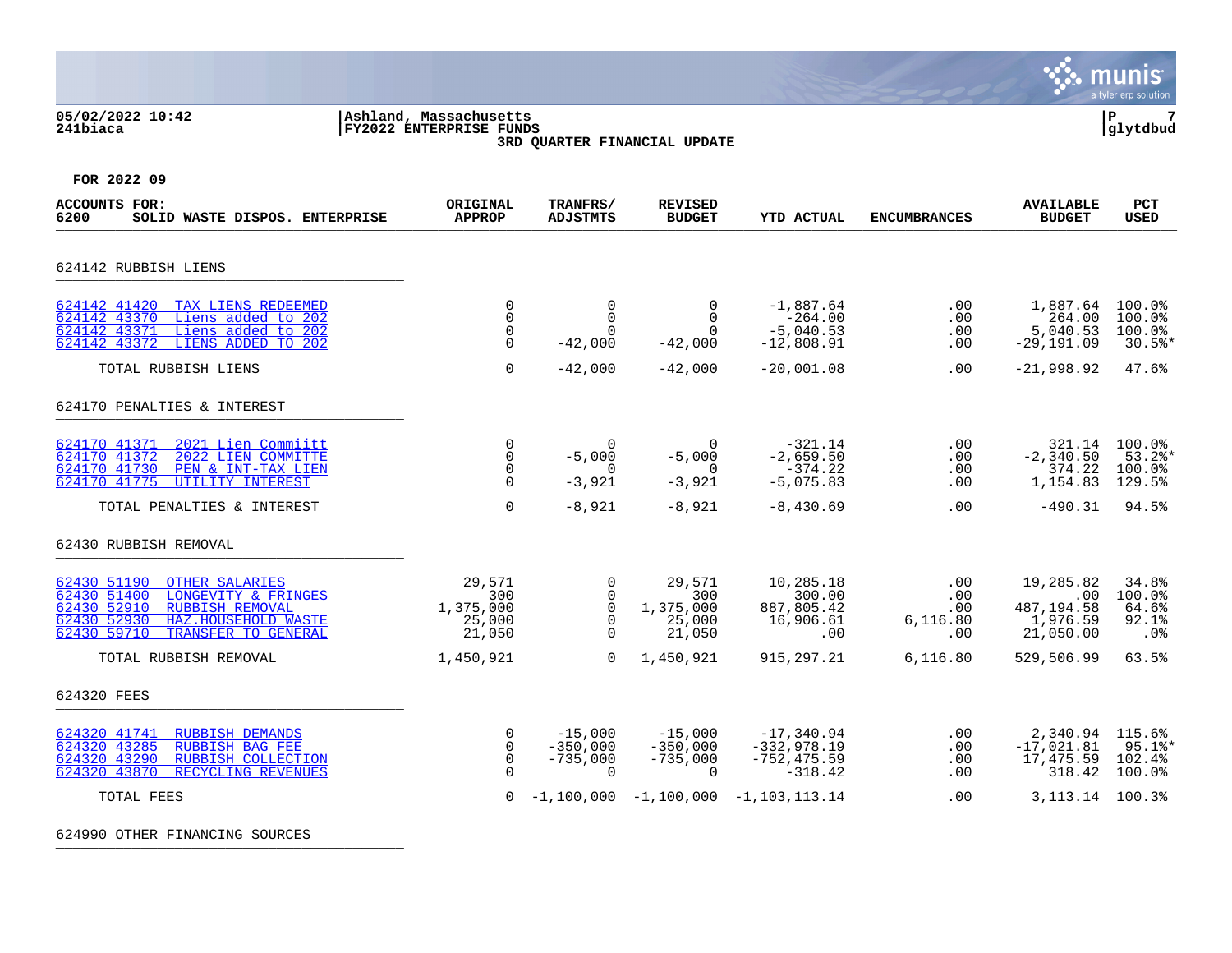## **05/02/2022 10:42 |Ashland, Massachusetts |P 8 241biaca |FY2022 ENTERPRISE FUNDS |glytdbud 3RD QUARTER FINANCIAL UPDATE**



| ACCOUNTS FOR:<br>6200<br>SOLID WASTE DISPOS.<br><b>ENTERPRISE</b> | ORIGINAL<br><b>APPROP</b> | TRANFRS/<br>ADJSTMTS   | REVISED<br><b>BUDGET</b> | <b>YTD ACTUAL</b>           | <b>ENCUMBRANCES</b>  | <b>AVAILABLE</b><br><b>BUDGET</b> | <b>PCT</b><br>USED |
|-------------------------------------------------------------------|---------------------------|------------------------|--------------------------|-----------------------------|----------------------|-----------------------------------|--------------------|
|                                                                   |                           |                        |                          |                             |                      |                                   |                    |
| 624990 49905 USE OF RETAINED EA                                   |                           | $-300,000$             | $-300.000$               | $.00 \,$                    | .00                  | $-300.000.00$                     | $.0$ %*            |
| TOTAL OTHER FINANCING SOURCES                                     |                           | $-300,000$             | $-300,000$               | .00                         | .00                  | $-300.000.00$                     | .0%                |
| TOTAL SOLID WASTE DISPOS.<br>ENTERPRISE                           | 1,450,921                 | -1,450,921             | 0                        | $-216.247.70$               | 6,116.80             | 210,130.90                        | $100.0$ %          |
| TOTAL REVENUES<br>TOTAL EXPENSES                                  | 1,450,921                 | -1,450,921<br>$\Omega$ | -1,450,921<br>1,450,921  | -1,131,544.91<br>915,297.21 | $.00 \,$<br>6,116.80 | $-319, 376.09$<br>529,506.99      |                    |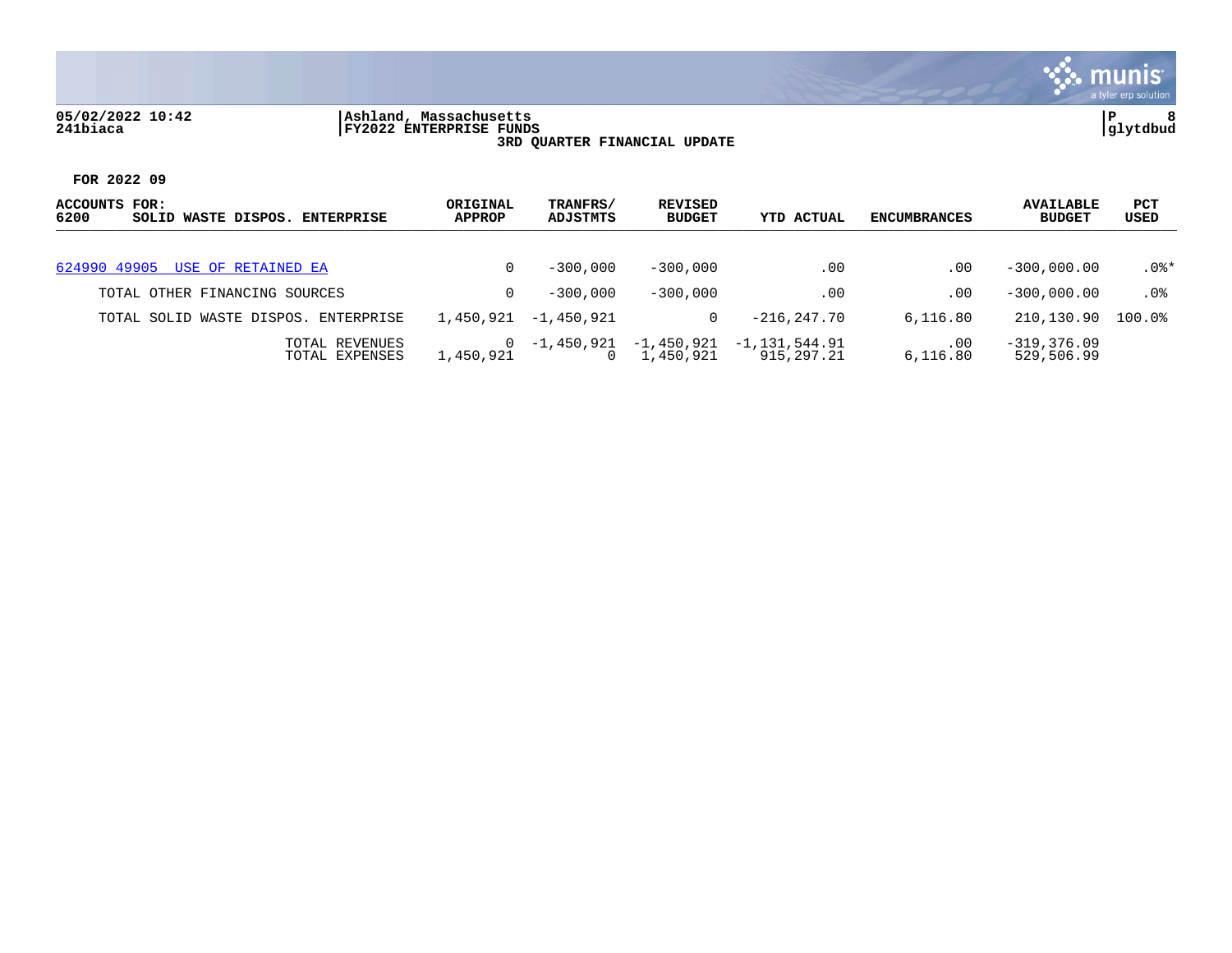|                                                                |                                                   |                             |                                 |                   |                     |                                   | munis<br>a tyler erp solution |  |
|----------------------------------------------------------------|---------------------------------------------------|-----------------------------|---------------------------------|-------------------|---------------------|-----------------------------------|-------------------------------|--|
| 05/02/2022 10:42<br>241biaca                                   | Ashland, Massachusetts<br>FY2022 ENTERPRISE FUNDS |                             | 3RD QUARTER FINANCIAL UPDATE    |                   |                     |                                   | P<br>9<br>glytdbud            |  |
| FOR 2022 09                                                    |                                                   |                             |                                 |                   |                     |                                   |                               |  |
| <b>ACCOUNTS FOR:</b><br>6300<br>ATHLETIC FIELD ENTERPRISE FUND | ORIGINAL<br><b>APPROP</b>                         | TRANFRS/<br><b>ADJSTMTS</b> | <b>REVISED</b><br><b>BUDGET</b> | <b>YTD ACTUAL</b> | <b>ENCUMBRANCES</b> | <b>AVAILABLE</b><br><b>BUDGET</b> | PCT<br><b>USED</b>            |  |
| 6300 ATHLETIC FIELD ENTERPRISE FUND                            |                                                   |                             |                                 |                   |                     |                                   |                               |  |
| USE OF RETAINED EARN<br>6300 49905                             | 0                                                 | $-138, 352$                 | $-138, 352$                     | .00               | .00                 | $-138, 352.00$                    | $.0$ %*                       |  |
| TOTAL ATHLETIC FIELD ENTERPRISE FUND                           | $\mathbf 0$                                       | $-138, 352$                 | $-138, 352$                     | .00               | .00                 | $-138, 352.00$                    | .0%                           |  |
| 634320 FEES                                                    |                                                   |                             |                                 |                   |                     |                                   |                               |  |
| 634320 43490<br><b>ADVERTISING FEES</b>                        | 0                                                 | 0                           | $\Omega$                        | $-1,000.00$       | .00                 | 1,000.00                          | 100.0%                        |  |
| TOTAL FEES                                                     | 0                                                 | $\mathbf 0$                 | 0                               | $-1,000.00$       | .00                 | 1,000.00                          | 100.0%                        |  |
| 634360 RENTALS                                                 |                                                   |                             |                                 |                   |                     |                                   |                               |  |
| 634360 46490 FIELD RENTALS                                     | 0                                                 | $-37,000$                   | $-37,000$                       | $-56, 270.00$     | .00                 | 19,270.00 152.1%                  |                               |  |
| <b>TOTAL RENTALS</b>                                           | $\overline{0}$                                    | $-37,000$                   | $-37,000$                       | $-56, 270.00$     | .00                 | 19,270.00 152.1%                  |                               |  |

# 63490 ATHLETIC FIELD ENTERPRISE \_\_\_\_\_\_\_\_\_\_\_\_\_\_\_\_\_\_\_\_\_\_\_\_\_\_\_\_\_\_\_\_\_\_\_\_\_\_\_\_\_

| 63490 51130<br>PERMANENT POS.        | 56,419  |            | 56,419         | 35,032.68     | .00      | 21,386.32     | 62.1%           |
|--------------------------------------|---------|------------|----------------|---------------|----------|---------------|-----------------|
| 63490 51300<br>O.T. & RECALL/BEEPE   | 1,000   |            | 1,000          | .00           | .00      | 1,000.00      | .0%             |
| 63490 51400<br>LONGEVITY & FRINGES   | 300     |            | 300            | 280.00        | .00      | 20.00         | 93.3%           |
| 63490 51900<br>UNIFORM EXP./ALLOW.   |         |            |                | 320.00        | .00      | $-320.00$     | $100.0$ *       |
| 63490 52450<br>CONTRACTED SERVICES   | 27,750  | $-250$     | 27,500         | 6,410.28      | 5,500.00 | 15,589.72     | 43.3%           |
| 63490 54400<br>AUTO PARTS & SUPPLI   | 2,000   |            | 2,000          | .00           | .00      | 2,000.00      | .0%             |
| 63490 54450<br>HARDWARE<br>TOOLS     | 2,000   |            | 2,000          | 76.70         | 300.00   | 1,623.30      | 18.8%           |
| 63490 54730<br>GRAVEL, LOAM, MULCH   | 2,000   |            | 2,000          | .00           | .00      | 2,000.00      | .0 <sub>8</sub> |
| 63490 55800<br>MISC. SUPPLIES        | 2,000   |            | 2,000          | 1,858.83      | .00      | 141.17        | 92.9%           |
| 63490 59710<br>TRANSFER TO GENERAL   | 82,133  |            | 82,133         | .00           | .00      | 82,133.00     | . 0%            |
| TOTAL ATHLETIC FIELD ENTERPRISE      | 175,602 | $-250$     | 175,352        | 43,978.49     | 5,800.00 | 125,573.51    | 28.4%           |
|                                      |         |            |                |               |          |               |                 |
| TOTAL ATHLETIC FIELD ENTERPRISE FUND | 175,602 | $-175.602$ | $\overline{0}$ | $-13, 291.51$ | 5,800.00 | 7,491.51      | 100.0%          |
| TOTAL REVENUES                       |         | -175,352   | -175,352       | $-57,270.00$  | $.00 \,$ | $-118,082.00$ |                 |
| TOTAL EXPENSES                       | 175,602 | $-250$     | 175,352        | 43,978.49     | 5,800.00 | 125,573.51    |                 |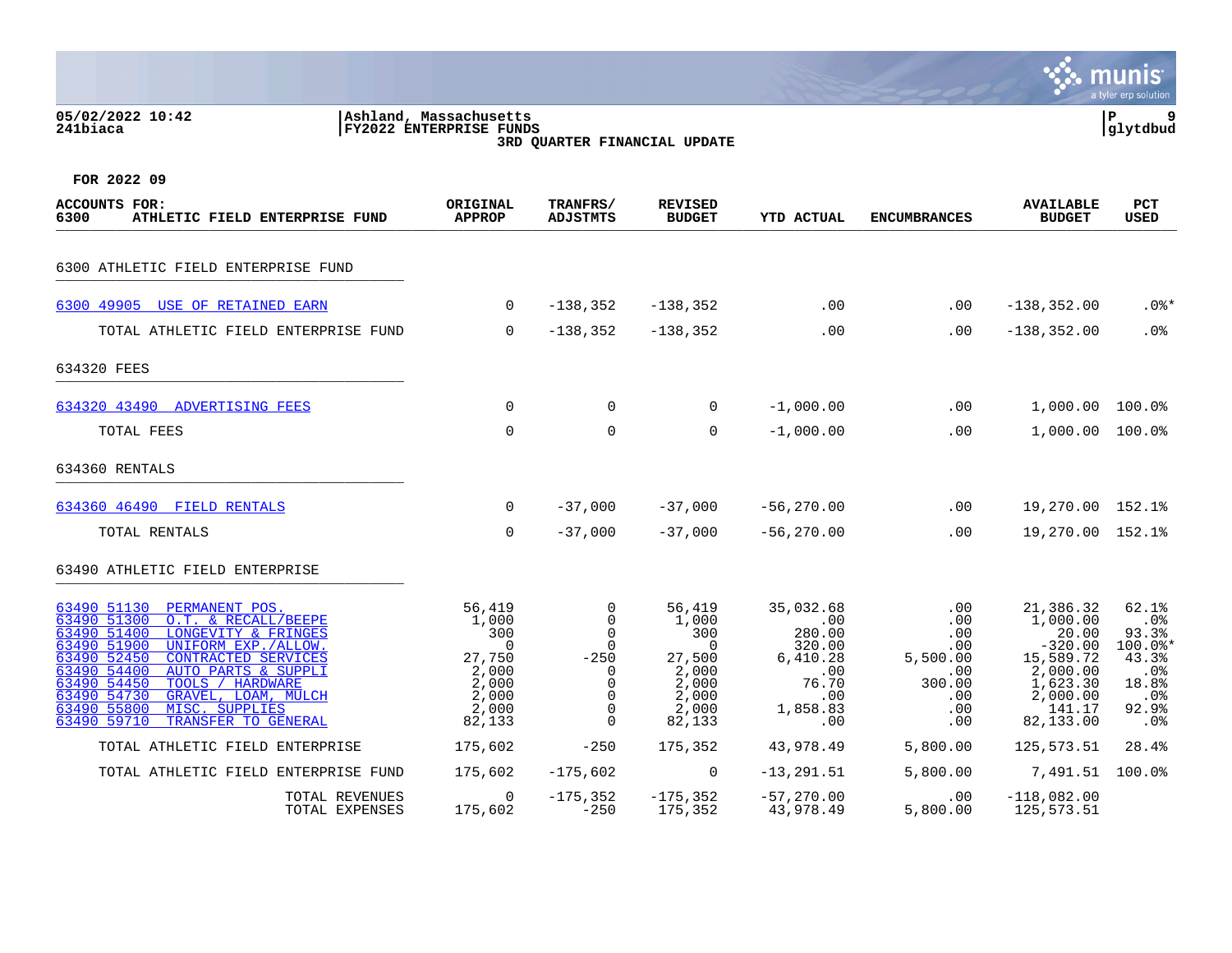

# **05/02/2022 10:42 |Ashland, Massachusetts |P 10 241biaca |FY2022 ENTERPRISE FUNDS |glytdbud 3RD QUARTER FINANCIAL UPDATE**



| ACCOUNTS<br>FOR:<br>6400<br>CABLE ACCESS                                                                                                                                                                                                                                 | ORIGINAL<br><b>APPROP</b>        | TRANFRS/<br><b>ADJSTMTS</b> | <b>REVISED</b><br><b>BUDGET</b>                         | <b>YTD ACTUAL</b>                                                       | <b>ENCUMBRANCES</b>                           | <b>AVAILABLE</b><br><b>BUDGET</b>                                                                | <b>PCT</b><br><b>USED</b>                                                    |
|--------------------------------------------------------------------------------------------------------------------------------------------------------------------------------------------------------------------------------------------------------------------------|----------------------------------|-----------------------------|---------------------------------------------------------|-------------------------------------------------------------------------|-----------------------------------------------|--------------------------------------------------------------------------------------------------|------------------------------------------------------------------------------|
| 64010 CABLE ACCESS                                                                                                                                                                                                                                                       |                                  |                             |                                                         |                                                                         |                                               |                                                                                                  |                                                                              |
|                                                                                                                                                                                                                                                                          |                                  |                             |                                                         |                                                                         |                                               |                                                                                                  |                                                                              |
| 64010 44555<br>CABLE ACCESS - TOWN<br>64010 44565<br>CABLE ACCESS - STUD<br>64010 45805<br>CABLE ACCESS GIFTS<br>64010 49905<br>USE OF RETAINED EAR<br>64010 54555<br>CABLE ACCESS -<br>TOWN<br>64010 54565<br>CABLE ACCESS - STUD<br>64010 59710<br>TRANSFER TO GENERAL | 0<br>55,000<br>500,000<br>92,000 | $-500,000$<br>$-147.000$    | $-500,000$<br>$-147,000$<br>55,000<br>500,000<br>92,000 | .00<br>$-247,723.38$<br>$-6, 240.42$<br>.00<br>.00<br>252,833.38<br>.00 | .00<br>.00<br>.00<br>.00<br>.00<br>.00<br>.00 | $-500,000.00$<br>247.723.38<br>6,240.42<br>$-147,000.00$<br>55,000.00<br>247,166.62<br>92,000.00 | $.0$ %*<br>100.0%<br>100.0%<br>$.0$ %*<br>.0 <sub>8</sub><br>50.6%<br>$.0\%$ |
| TOTAL CABLE ACCESS                                                                                                                                                                                                                                                       | 647,000                          | $-647,000$                  | 0                                                       | $-1,130.42$                                                             | .00                                           | 1,130.42                                                                                         | $100.0$ $^{\circ}$                                                           |
| TOTAL CABLE ACCESS                                                                                                                                                                                                                                                       | 647,000                          | $-647,000$                  | 0                                                       | $-1,130.42$                                                             | .00                                           | 1,130.42                                                                                         | $100.0$ %                                                                    |
| TOTAL REVENUES<br>TOTAL EXPENSES                                                                                                                                                                                                                                         | 0<br>647,000                     | -647,000<br>0               | $-647,000$<br>647,000                                   | $-253,963.80$<br>252,833.38                                             | $.00 \,$<br>.00                               | $-393,036.20$<br>394,166.62                                                                      |                                                                              |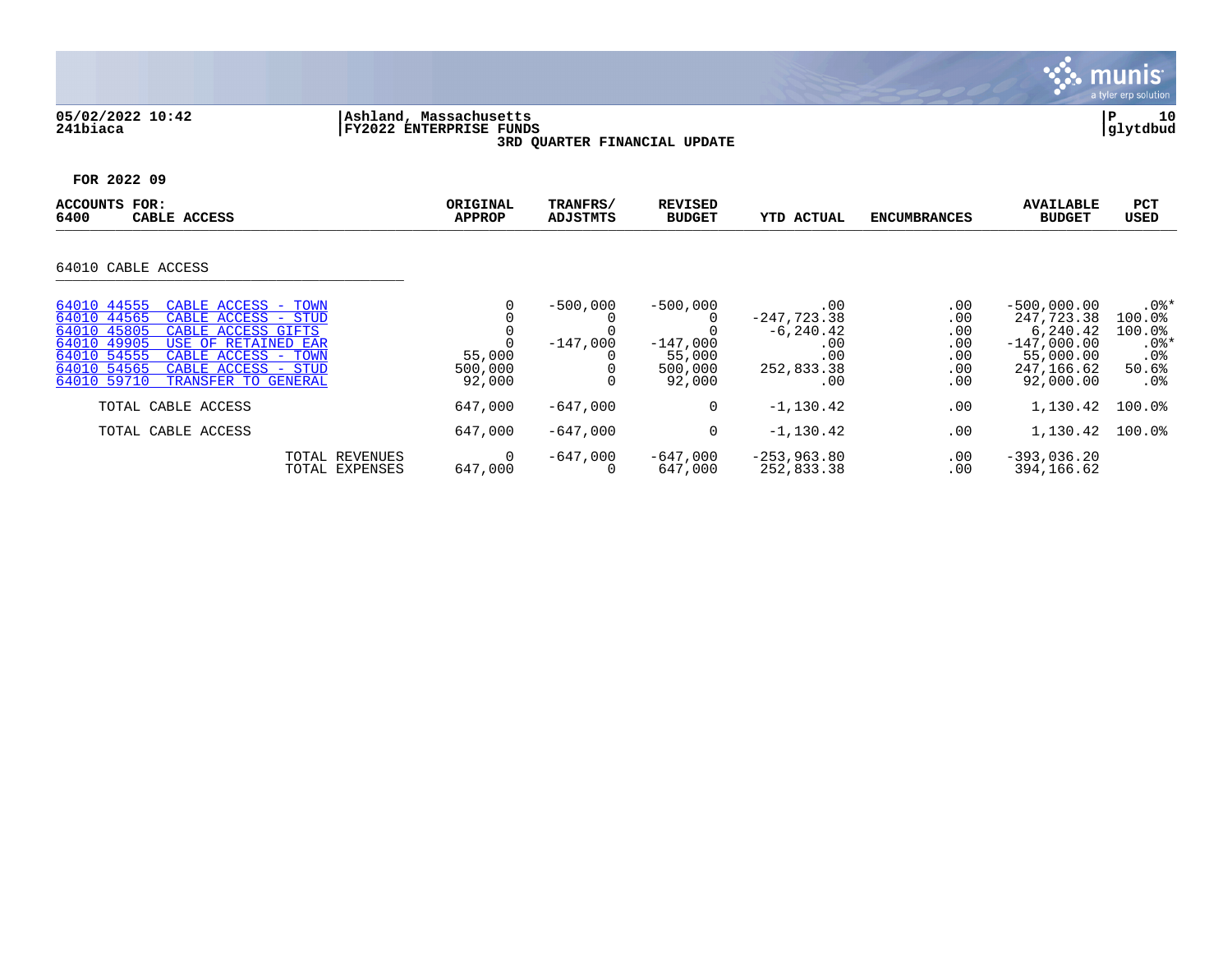

## **05/02/2022 10:42 |Ashland, Massachusetts |P 11 241biaca |FY2022 ENTERPRISE FUNDS |glytdbud 3RD QUARTER FINANCIAL UPDATE**



| <b>ACCOUNTS FOR:</b><br>6500<br>STORMWATER ENTERPRISE FUND                                                                                                                                                                                                                                                                                                                                                                                                                                                                                                                                                                                                | ORIGINAL<br><b>APPROP</b>                                                                                                             | TRANFRS/<br><b>ADJSTMTS</b>                                                     | <b>REVISED</b><br><b>BUDGET</b>                                                                                                                  | <b>YTD ACTUAL</b>                                                                                                                                                                                                 | <b>ENCUMBRANCES</b>                                                                                                                           | <b>AVAILABLE</b><br><b>BUDGET</b>                                                                                                                                                                         | <b>PCT</b><br><b>USED</b>                                                                                                                                                                |
|-----------------------------------------------------------------------------------------------------------------------------------------------------------------------------------------------------------------------------------------------------------------------------------------------------------------------------------------------------------------------------------------------------------------------------------------------------------------------------------------------------------------------------------------------------------------------------------------------------------------------------------------------------------|---------------------------------------------------------------------------------------------------------------------------------------|---------------------------------------------------------------------------------|--------------------------------------------------------------------------------------------------------------------------------------------------|-------------------------------------------------------------------------------------------------------------------------------------------------------------------------------------------------------------------|-----------------------------------------------------------------------------------------------------------------------------------------------|-----------------------------------------------------------------------------------------------------------------------------------------------------------------------------------------------------------|------------------------------------------------------------------------------------------------------------------------------------------------------------------------------------------|
| 6500 STORMWATER ENTERPRISE FUND                                                                                                                                                                                                                                                                                                                                                                                                                                                                                                                                                                                                                           |                                                                                                                                       |                                                                                 |                                                                                                                                                  |                                                                                                                                                                                                                   |                                                                                                                                               |                                                                                                                                                                                                           |                                                                                                                                                                                          |
| 6500 41372<br>2022 LIEN COMMITTED<br>6500 41775<br>UTILITY INTEREST<br>6500 43300<br>STORMWATER FEES<br>6500 43372 LIENS ADDED TO 2022<br>6500 51130<br>PERMANENT POS.<br>6500 51400<br>LONGEVITY & FRINGES<br>6500 51835<br>COVID-19 100%<br>6500 51900<br>UNIFORM EXP./ALLOW.<br>6500 52000<br>PURCHASE OF SERVICES<br>6500 52450<br>CONTRACTED SERVICES<br>6500 54000<br><b>SUPPLIES</b><br>POSTAGE \$/STAMPS/REG<br>6500 54150<br>6500 54450<br>TOOLS / HARDWARE<br>6500 54710<br>CONCRETE (CEMENT)<br>6500 54720<br>ASPHALT, HOT-TOP<br>6500 54730<br>GRAVEL, LOAM, MULCH<br>6500 57400<br>TRAINING/CONF./COURS<br>6500 59710<br>TRANSFER TO GENERAL | 186,915<br>1,050<br>$\Omega$<br>1,320<br>14,000<br>73,000<br>3,500<br>3,500<br>2,000<br>1,000<br>2,000<br>$\Omega$<br>4,000<br>31,853 | 0<br>$-324,138$<br>4,400<br>$-2,500$<br>$-1,000$<br>$-400$<br>1,500<br>$-2,000$ | $-324,138$<br>186,915<br>1,050<br>$\Omega$<br>1,320<br>18,400<br>70,500<br>3,500<br>2,500<br>2,000<br>1,000<br>1,600<br>1,500<br>2,000<br>31,853 | $-2,512.40$<br>$-1,684.78$<br>$-269, 924.41$<br>$-6,688.65$<br>124, 147.61<br>1,435.00<br>6.86<br>1,040.00<br>15,562.56<br>54,556.44<br>3,419.81<br>1,855.34<br>1,919.23<br>.00<br>.00<br>751.74<br>234.20<br>.00 | .00<br>.00<br>.00<br>.00<br>.00<br>.00<br>.00<br>123.40<br>2,790.00<br>15,900.00<br>69.67<br>384.87<br>.00<br>.00<br>.00<br>.00<br>.00<br>.00 | 2,512.40<br>1,684.78<br>$-54, 213.59$<br>6,688.65<br>62,767.39<br>$-385.00$<br>$-6.86$<br>156.60<br>47.44<br>43.56<br>10.52<br>259.79<br>80.77<br>1,000.00<br>1,600.00<br>748.26<br>1,765.80<br>31,853.00 | $100.0$ %<br>100.0%<br>$83.3$ <sup>*</sup><br>100.0%<br>66.4%<br>136.7%*<br>$100.0$ *<br>88.1%<br>99.7%<br>99.9%<br>99.7%<br>89.6%<br>96.0%<br>.0%<br>$.0\%$<br>50.1%<br>11.7%<br>$.0\%$ |
| TOTAL STORMWATER ENTERPRISE FUND                                                                                                                                                                                                                                                                                                                                                                                                                                                                                                                                                                                                                          | 324,138                                                                                                                               | $-324,138$                                                                      | $\Omega$                                                                                                                                         | $-75,881.45$                                                                                                                                                                                                      | 19,267.94                                                                                                                                     | 56,613.51                                                                                                                                                                                                 | 100.0%                                                                                                                                                                                   |
| TOTAL STORMWATER ENTERPRISE FUND                                                                                                                                                                                                                                                                                                                                                                                                                                                                                                                                                                                                                          | 324,138                                                                                                                               | $-324,138$                                                                      | $\Omega$                                                                                                                                         | $-75,881.45$                                                                                                                                                                                                      | 19,267.94                                                                                                                                     | 56,613.51                                                                                                                                                                                                 | $100.0$ %                                                                                                                                                                                |
|                                                                                                                                                                                                                                                                                                                                                                                                                                                                                                                                                                                                                                                           | $\Omega$<br><b>TOTAL REVENUES</b><br>324,138<br>TOTAL EXPENSES                                                                        | $-324, 138$                                                                     | $-324,138$<br>324,138                                                                                                                            | $-280, 810.24$<br>204,928.79                                                                                                                                                                                      | $.00 \,$<br>19,267.94                                                                                                                         | $-43,327.76$<br>99,941.27                                                                                                                                                                                 |                                                                                                                                                                                          |